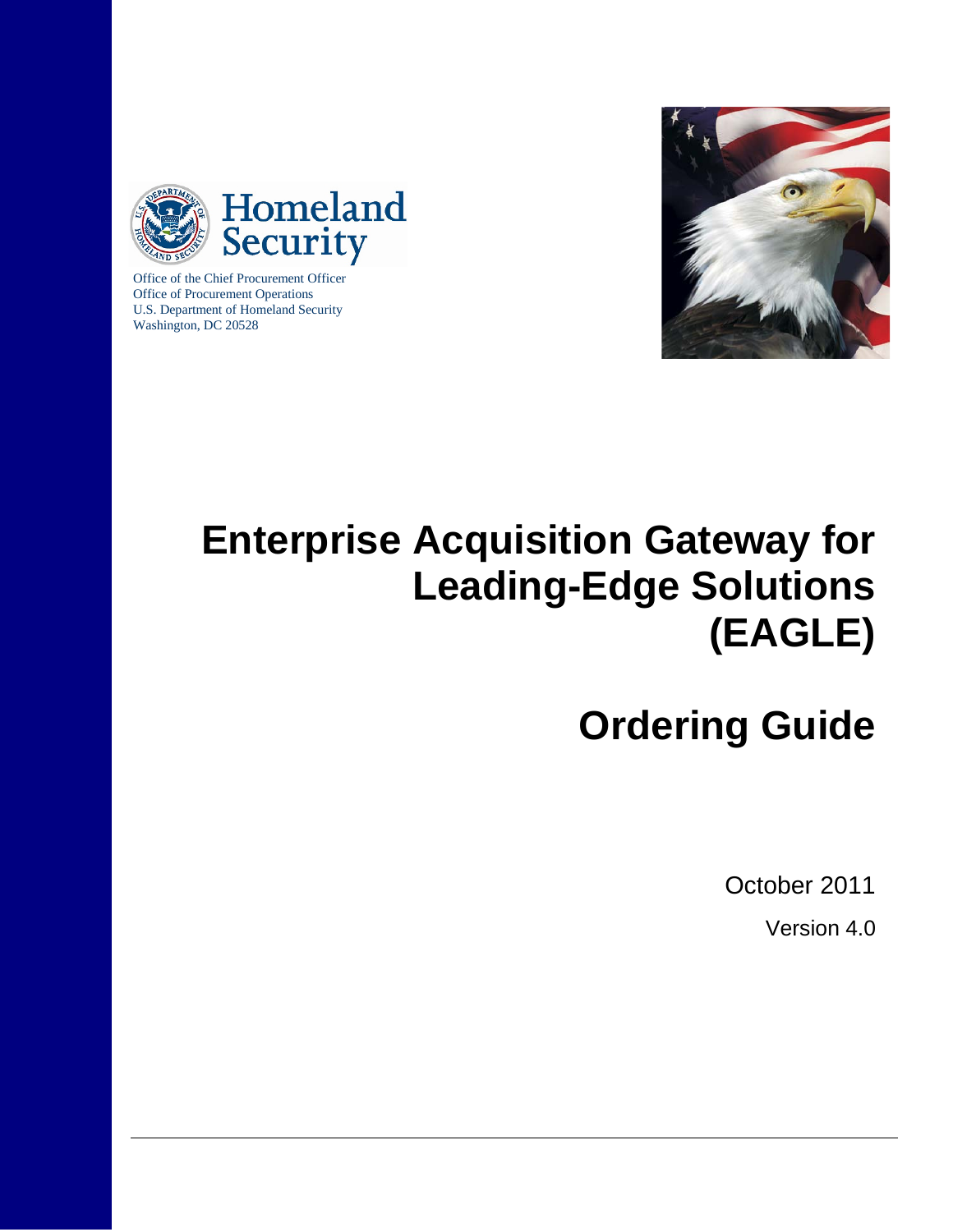# **Foreword**

The Enterprise Acquisition Gateway for Leading-Edge Solutions (EAGLE) is a multiple-award indefinite delivery/indefinite quantity (IDIQ) contract vehicle, specifically designed as the preferred source of information technology (IT) services for the majority of the Department of Homeland Security's (DHS) enterprise infrastructure and initiatives. The *EAGLE Ordering Guide* contains the information required to use this contract vehicle to obtain IT services throughout the DHS. It provides the procedures for ordering services under EAGLE, and defines the roles and responsibilities of the major parties involved in the ordering process. These contracts were awarded under the Federal Acquisition Streamlining Act (FASA), which requires that the prime contractors be provided a fair opportunity to be considered for task order awards. The contracts are structured as IDIQ contracts, using task orders for the acquisition of specified services. DHS Components that use another federal agency to provide contracting support services may delegate procurement authority to allow the use of the EAGLE contracts on the Component's behalf.

Questions regarding these guidelines and procedures, or of a technical nature, should be directed to the Enterprise Acquisitions Division in the DHS Office of Procurement Operations (OPO) using the contact information listed below.

#### **Office of Procurement Operations:**

Enterprise Acquisitions Division Brenda Musgrove, EAGLE Administrative Contracting Officer (202) 447-0190 Winny Parks, EAGLE Program Manager (202) 447-5837 MGMT/OPO/Mailstop 0115 Department of Homeland Security 245 Murray Lane, SW Washington, DC 20528-0115

#### **For EAGLE Contract Questions:**

[DHSEAGLEADMIN@hq.dhs.gov](mailto:DHSEAGLEADMIN@hq.dhs.gov)

#### **For EAGLE Program Questions:**

DHSESO@hq.dhs.gov

#### **EAGLE Website:**

We encourage you to visit the EAGLE Website for further information regarding EAGLE Contract Opportunities at: [http://www.dhs.gov/xopnbiz/opportunities/editorial\\_0700.shtm](http://www.dhs.gov/xopnbiz/opportunities/editorial_0700.shtm)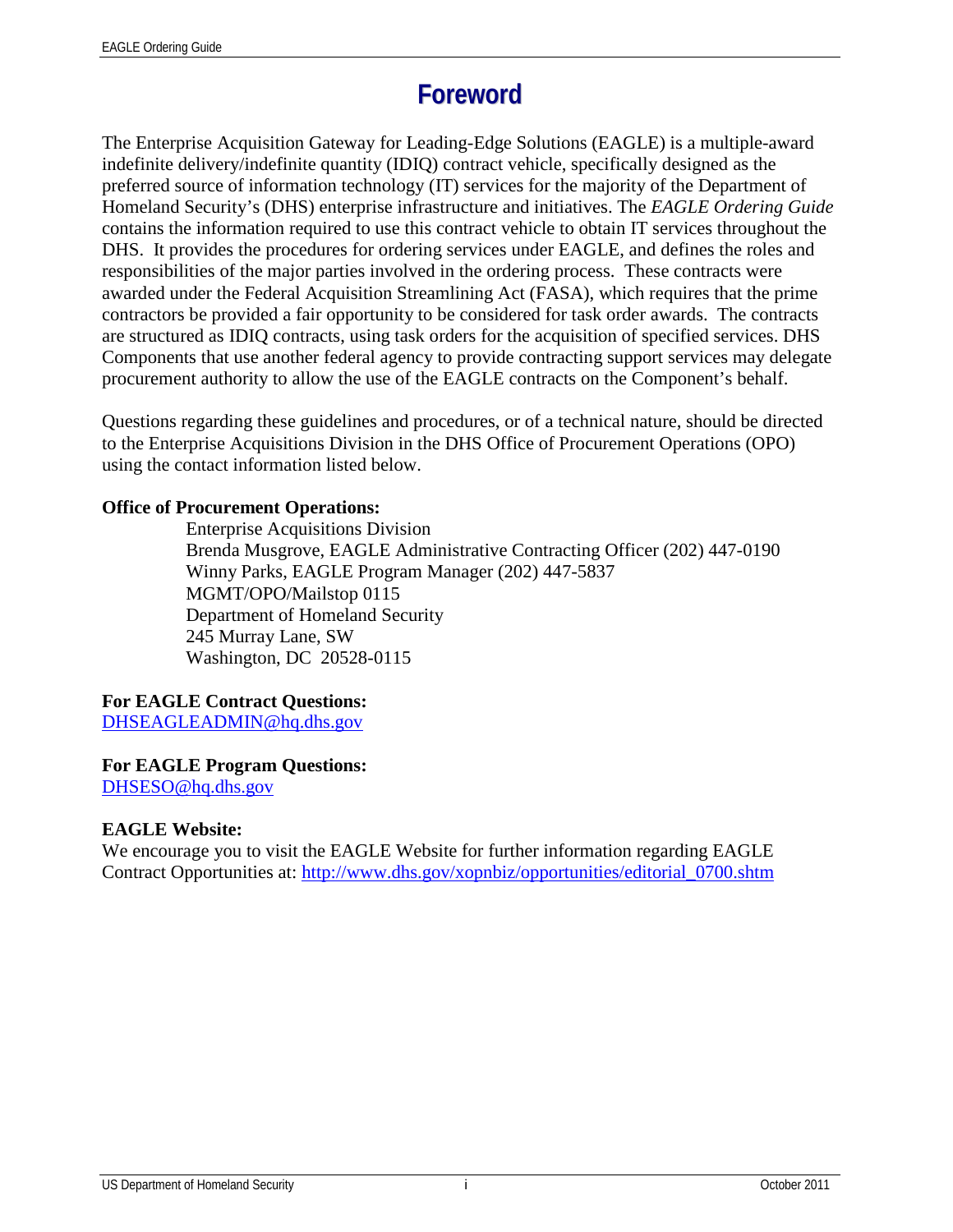# **How To Use This Guide**

Our goal is to keep the guide short and simple. Therefore, the *EAGLE Ordering Guide* only contains the information required to use this contract vehicle for obtaining IT services throughout DHS; provides general information, defines roles and responsibilities, and outlines EAGLE Ordering Procedures. Please refer to the EAGLE contract website: [http://mgmt-opo](http://mgmt-opo-sp.dhs.gov/sites/epic/Pages/EAGLE.aspx)[sp.dhs.gov/sites/epic/Pages/EAGLE.aspx.](http://mgmt-opo-sp.dhs.gov/sites/epic/Pages/EAGLE.aspx)for specific information for the following:

- Conforming EAGLE Contract (including modifications);
- List of EAGLE contractors;
- Task Order Procedures At-A-Glance:
- Fair opportunity exception guidance;
- Task Order Request Package (TORP) checklist;
- Sample forms and templates; and
- Other data that may be useful in assisting a task order contracting officer, or requiring activity in completing the necessary paperwork to be submitted with the TORP.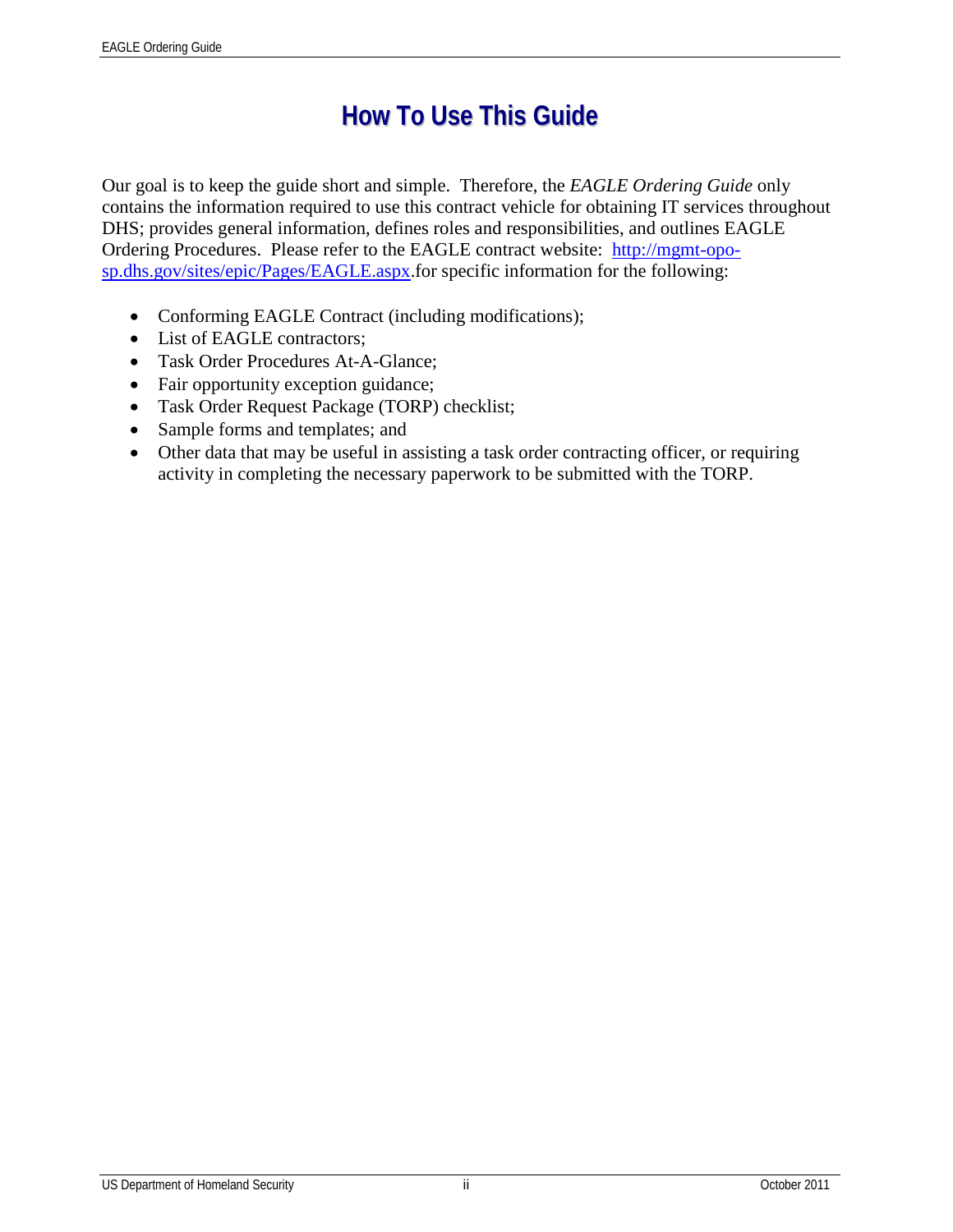# **Table of Contents**

|  | 1.1<br>1.2<br>1.3<br>1.4<br>1.5                      |                        |  |  |  |  |
|--|------------------------------------------------------|------------------------|--|--|--|--|
|  |                                                      |                        |  |  |  |  |
|  | 2.1<br>2.2<br>2.3<br>2.4<br>2.5<br>2.6<br>2.7<br>2.8 |                        |  |  |  |  |
|  |                                                      |                        |  |  |  |  |
|  | 3.1<br>3.1.1<br>3.2<br>3.3<br>3.4                    |                        |  |  |  |  |
|  | <b>APPENDIX</b>                                      |                        |  |  |  |  |
|  |                                                      |                        |  |  |  |  |
|  |                                                      | <b>List Of Figures</b> |  |  |  |  |
|  |                                                      | <b>10</b>              |  |  |  |  |
|  | <b>Tables</b>                                        |                        |  |  |  |  |
|  |                                                      |                        |  |  |  |  |
|  |                                                      |                        |  |  |  |  |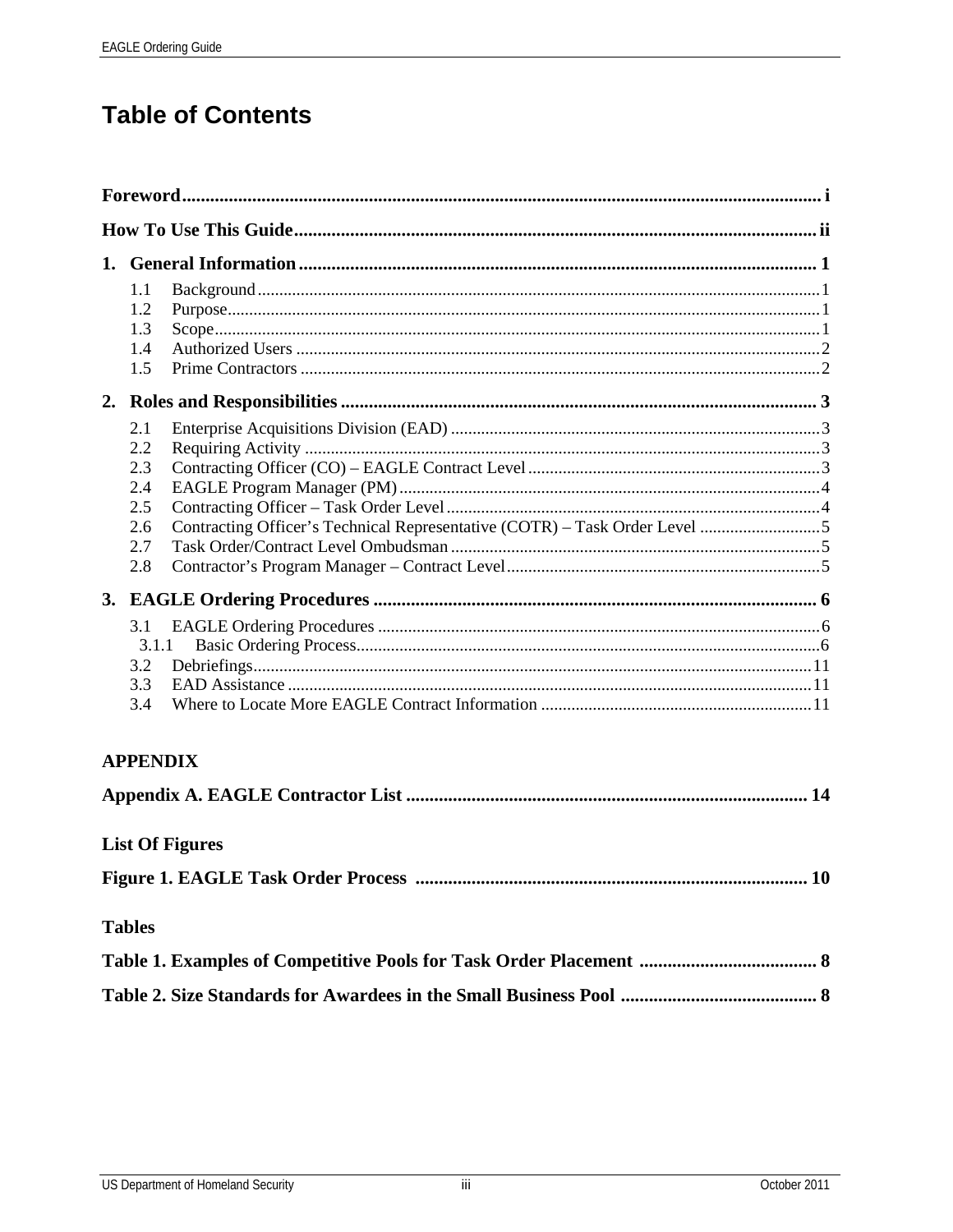# **1. General Information**

## **1.1 Background**

The Enterprise Acquisition Gateway for Leading-Edge Solutions (EAGLE) is a suite of indefinite delivery/indefinite quantity (IDIQ) contracts for IT support services that will enable DHS business and program units to accomplish their mission objectives. EAGLE is designed to offer a broad range of services, solutions and contract types to fulfill the majority of Component and Departmental IT services needs. These services include obtaining end-to-end solutions support to satisfy DHS development, deployment, operation, maintenance, and sustainment requirements.

Working in partnership with the prime contractors, the Enterprise Acquisitions Division (EAD), within the Office of Procurement Operations (OPO), manages the EAGLE program. Through the use of EAGLE, users have a flexible means of meeting IT service needs efficiently and effectively.

The EAGLE contract is a *"mandatory for consideration"* contract vehicle for IT services for use by all Components within DHS. Ordering under the EAGLE contracts is decentralized and is designed to meet the needs of DHS headquarters and the components. Orders may be placed by any CO in the aforementioned organizations, subject to the ordering limitations contained within their individual warrants.

#### **1.2 Purpose**

This document provides the procedures for ordering services under EAGLE, and defines the roles and responsibilities of the key parties involved in the ordering process. Orders against EAGLE may be placed by any DHS Contracting Officer (CO). Overall responsibility for administration and management of the EAGLE contracts resides with the Contract-level CO.

### **1.3 Scope**

The EAGLE contracts provide a full range of IT services, technical and management expertise, and solution-related enabling products in one or more of the functional categories to meet the mission needs of the Department of Homeland Security (DHS). As identified in individual Task Orders (TO), Contractors shall furnish the necessary personnel, materials, equipment, facilities, travel, and other services required to satisfy the ordered IT capabilities and solutions. While the Statement of Work (SOW) identifies five functional categories, the suite of resulting contracts are intended to satisfy the full range of IT related requirements. The scope of each individual IDIQ contract is based upon the functional categories for which each Contractor was selected. Task orders shall provide solutions for one or more of the following functional categories with specific tasks to be set forth in the TOs:

- (1) Infrastructure Engineering Design, Development, Implementation, and Integration
- (2) Operations and Maintenance
- (3) Independent Test, Validation, Verification, and Evaluation
- (4) Software Development
- (5) Management Support Services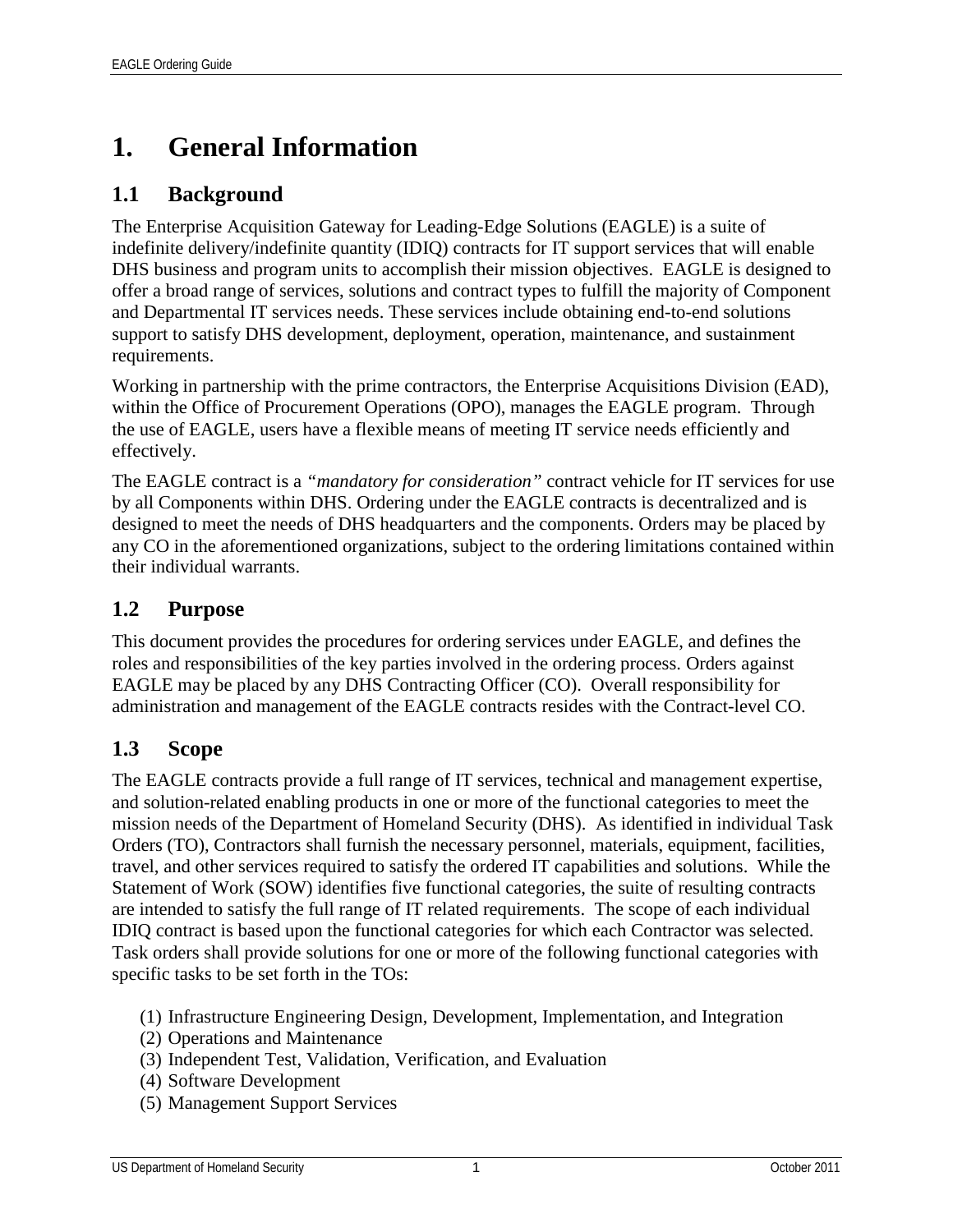The EAGLE contracts are also separated into two (2) distinct competitive tracks:

- 1) Small Business Track eligible to compete for all task orders; and
- 2) Unrestricted Track eligible to compete for task orders issued on an unrestricted basis.

The contracts have a five year base period, and two, one-year option periods. The specific periods of performance are as follows:

**Unrestricted Track:** The *Base Period* of Performance is from June 28, 2006, through June 27, 2011. *Option Period 1* is June 28, 2011, through June 27, 2012; *Option Period 2* is June 28, 2012, through June 27, 2013.

**Small Business Track:** The *Base Period* of Performance is from September 26, 2006, through September 25, 2011*. Option Period 1* is September 26, 2011, through September 25, 2012; *Option Period 2* is September 26, 2012, through September 25, 2013.

 **NOTE:** *EAGLE Contract Section F.3, allows task orders to extend up to 24 months beyond the expiration date of the contract (end of Option Period 2).*

# **1.4 Authorized Users**

The EAGLE contracts are intended for use by DHS and its components. The contracts are not Government-Wide Acquisition Contracts (GWACs), and cannot be used by other Federal agencies. DHS components' Heads of Contracting Activity (HCAs) that use another federal agency to provide contracting support services may delegate procurement authority to allow the use of the EAGLE contracts on the component's behalf. It is the component's responsibility to ensure that the delegation precludes non-DHS orders placed on the contracts and that awarded orders are included in the monthly contractor activity reports.

# **1.5 Prime Contractors**

Two separate and distinct competitive tracks were awarded under EAGLE: an unrestricted pool and a small business pool. The identification of specific TO requirements and the TO competition process will enable EAGLE prime contractors to form the most advantageous team for developing technical solutions to specific requirements. EAGLE prime contractors are listed in **Appendix A**. Additional contractor information can be obtained via the EAGLE website: [http://mgmt-opo-sp.dhs.gov/sites/epic/Pages/EAGLE.aspx.](http://mgmt-opo-sp.dhs.gov/sites/epic/Pages/EAGLE.aspx) Links to the prime contractor's EAGLE home pages or portal can also be found at:

[http://www.dhs.gov/xopnbiz/opportunities/gc\\_1249919931406.shtm.](http://www.dhs.gov/xopnbiz/opportunities/gc_1249919931406.shtm)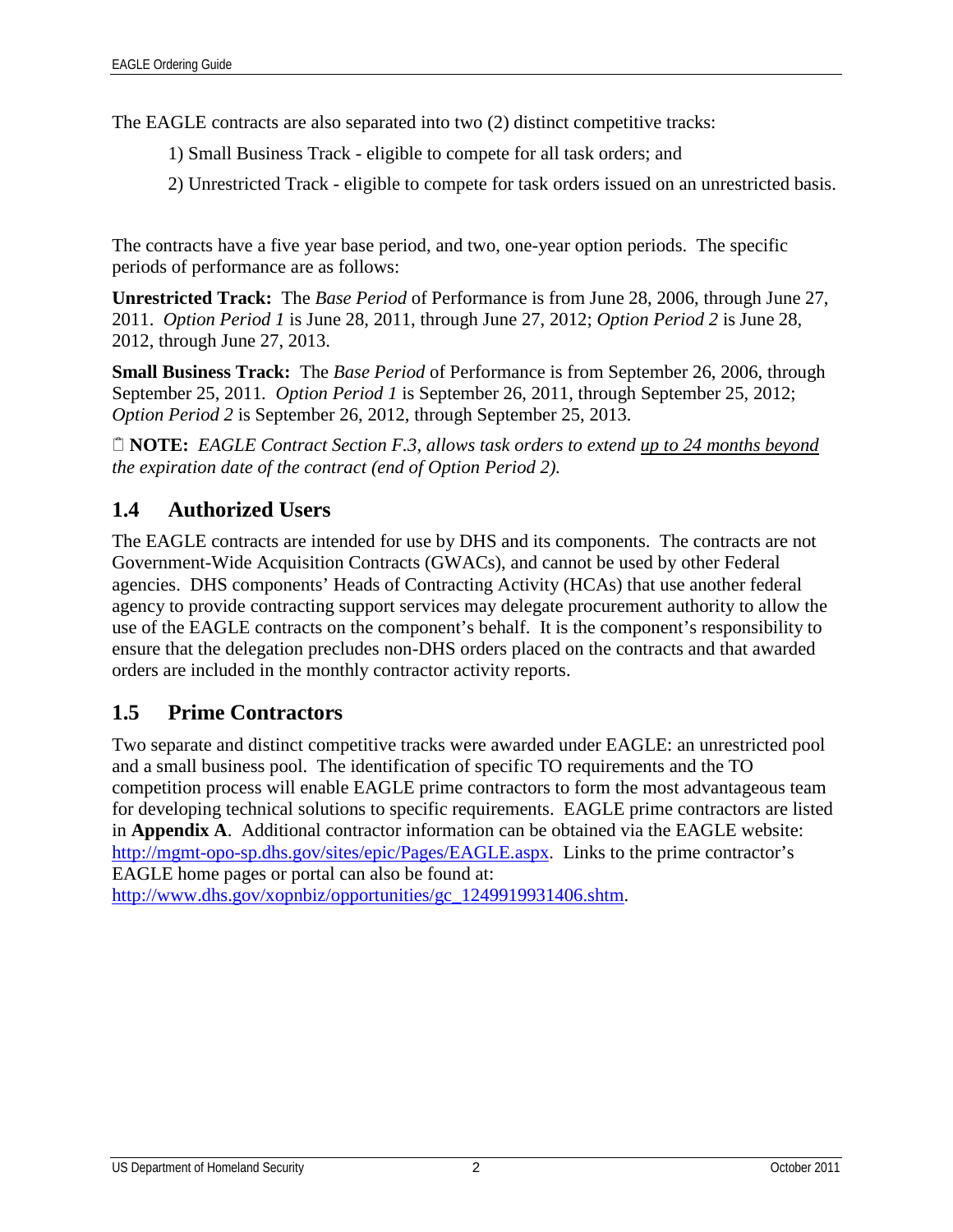# **2. Roles and Responsibilities**

The following describes the roles and responsibilities of Points of Contact (POCs) for matters regarding EAGLE technical matters, as well as other administrative information.

# **2.1 Enterprise Acquisitions Division (EAD)**

The Enterprise Acquisitions Division, within DHS's OPO, was established to focus on the award and management of the enterprise-wide Information Technology (IT) acquisition needs of the Department. The EAD, in its role as the centralized center of excellence for department-wide strategic acquisitions, will provide access to procurement best practices that follow the path of industry and other Federal agencies toward the centralization and consolidation of the Department's buying mechanism for IT services. To accomplish these objectives, the EAD will:

- Promote guidance and provide assistance to customers who use EAGLE;
- Ensure that customers are aware of their responsibilities and the scope of the EAGLE contract;
- Address and satisfy the needs of all participants in the acquisition process;
- Maintain a level of contract and program integrity that prevents or mitigates contractual or programmatic problems; and
- Solicit feedback and provide continuous process improvement.

The EAD is available to work directly with customers and EAGLE prime contractors, throughout the acquisition process, to provide assistance, support, and overall EAGLE program assistance. The EAD is also responsible for receiving, monitoring, and reporting all TO awards and all "fair opportunity" exceptions.

### **2.2 Requiring Activity**

The Requiring Activity or component is responsible for preparing the Task Order Request Package (TORP) to include a purchase request/requisition. **Figure 1: EAGLE Task Order Process**, provides the detailed TORP procedures for acquiring IT services via the EAGLE contract.

It is the responsibility of the Requiring Activity to obtain the necessary approvals (i.e., IRB, EA, DHS OCIO Information Technology Acquisition Review (ITAR), funds certification, OCPO, etc.) prior to submitting the TORP to the TO CO.

# **2.3 Contracting Officer (CO) – EAGLE Contract Level**

The Contract Level CO has the overall responsibility for the administration of the EAGLE contracts. The Contract Level CO is the only authorized individual to take actions on behalf of the Government to amend, modify, or deviate from the contract terms, conditions, requirements specifications, details and/or delivery schedules. The Contract Level CO is responsible for the overall administration and final closeout of the contracts and, when necessary, shall:

- Provide scope oversight;
- Serve as liaison between EAGLE contractors and DHS;
- Assist in expediting orders;
- Ensure compliance with contract requirements;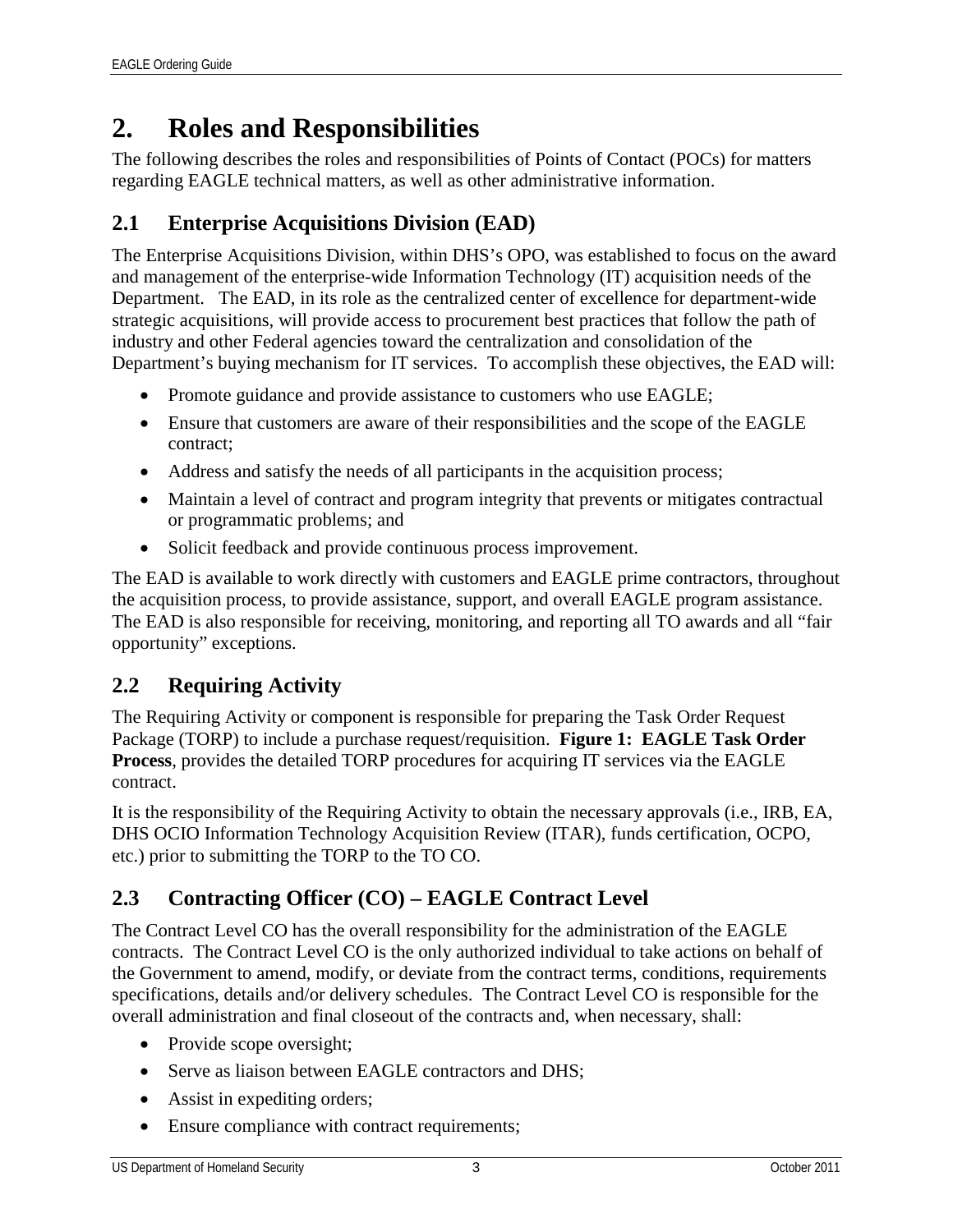- Issue the CO's final decision and handle all contract-level contractual disputes under the Contract Disputes Act; and
- Issue all modifications against the contracts.

## **2.4 EAGLE Program Manager (PM)**

The EAGLE PM is the Government's central point of contact to the EAGLE contractors for all technical matters arising at the contract level. The EAGLE PM also serves as the liaison between the Contract Level CO and the DHS components IT program and procurement offices for technical issues related to the EAGLE contracts. Other aspects of the EAGLE PM's role are as follows:

- Ensuring that customers are aware of their responsibilities and of the scope of the EAGLE contract;
- Addressing and satisfying the needs of all participants in the process;
- Maintaining a level of program integrity that prevents or mitigates contractual or programmatic problems;
- Soliciting feedback and providing continuous process improvement; and,
- Promoting guidance and providing assistance to customers who use EAGLE.

## **2.5 Contracting Officer – Task Order Level**

Services will be ordered via TOs issued by Task Order Contracting Officers (TO COs) within DHS in accordance with the ordering procedures set forth in this guide, and Section G.4 of the base contracts. All warranted COs in the DHS are authorized TO COs. Another Federal agency that provides contracting services to a DHS component may place TOs on that component's behalf; and must follow the ordering procedures accordingly.

*TO CO* responsibilities include:

- Ensuring that TOs are within the scope of the IDIQ contract;
- Issuing task order proposal solicitations and receiving task order technical and cost/price proposals;
- Overseeing the procurement process through TO award;
- Ensuring the administration and final closeout of TOs;
- Forwarding an end of fiscal year notification to the Contract Level CO at [DHSEAGLEADMIN@HQ.DHS.GOV](mailto:DHSEAGLEADMIN@HQ.DHS.GOV) *(either by memo, letter, or electronically)* stating which TOs awarded in the preceding fiscal year are closed, and that final disposition is complete, including release of claims letters (if applicable);
- Ensuring the completion of contractor performance evaluations using the Contractor Performance Assessment Reporting System (CPARS), or another approved agencyspecific contractor performance rating system;
- Adhering to the terms and conditions of the EAGLE contracts, FAR, and other applicable laws, regulations and guidelines;
- Assisting the PM/COTR in selecting the appropriate FC;
- Designating the TO COTR; and
- Forwarding copies of the TORP, exception for fair opportunity explanation, and TO award documentation to the EAD at [DHSESO@hq.dhs.gov.](mailto:DHSESO@hq.dhs.gov)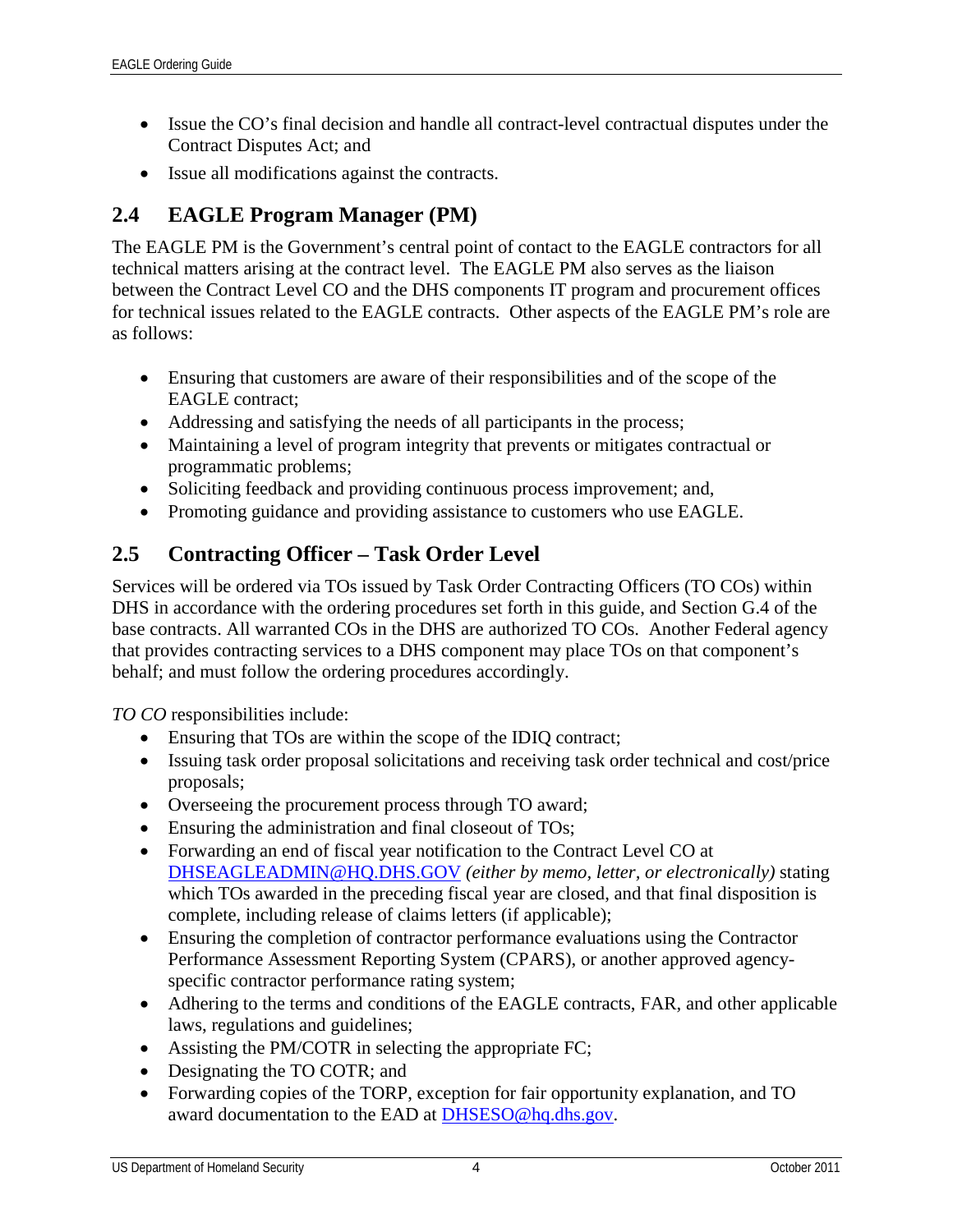# **2.6 Contracting Officer's Technical Representative (COTR) – Task Order Level**

TO COs should designate COTRs for individual TOs who will be responsible for the day-to-day monitoring of performance under that TO. It is the TO CO's responsibility to confirm that the designated individual is a trained, certified COTR. A copy of the letter of designation, identifying specific duties and responsibilities will be provided to the contractor.

The *TO COTR* responsibilities may include:

- Representing the TO CO in the administration of technical details within the scope of the TO;
- Ensuring final inspection and acceptance of all deliverables and reports, and other responsibilities that may be specified in the contract or TO, including review of Section 508 compliance testing results; and
- Completing the prime contractor performance evaluations using the CPARS or another approved agency-specific contractor performance rating system with respect to each TO.

The TO COTR is not authorized to make any representations or commitments of any kind on behalf of the CO or the Government. The TO COTR does not have authority to alter the contractor's obligations or to change the specifications, pricing, terms or conditions. If, as a result of technical discussion(s), it is desirable to modify requirements or the specification, changes will be issued in writing and signed by the TO CO.

# **2.7 Task Order/Contract Level Ombudsman**

The Task and Delivery Order Ombudsman has the responsibility to review contractor complaints and ensure that all contractors are afforded a fair opportunity to be considered for each task order, consistent with the ordering procedures in the contract. The Task and Delivery Order Ombudsman will review contractor complaints, and if any corrective action is needed, provide a written determination of such action to the Task Order Contracting Officer. The cognizant Ombudsman resides in the DHS component placing the order. Issues that cannot be resolved within the Component shall be forwarded to the Department Task and Delivery Order Ombudsman for review and resolution.

The complete list of Ombudsman can be found on DHS Open for Business at: [http://www.dhs.gov/xopnbiz/regulations/gc\\_1204658767888.shtm.](http://www.dhs.gov/xopnbiz/regulations/gc_1204658767888.shtm)

Contractors should contact the DHS EAD to appeal TOs issued by non-DHS procurement offices. The EAD will coordinate the appeals with the Department Ombudsman for resolution.

### **2.8 Contractor's Program Manager – Contract Level**

The Contractor's PM shall act as the central POC with the Government for all program-wide technical matters. The Contractor's PM shall be responsible for resolution of all technical issues, program management, and other contract support. This includes providing comprehensive account support for the EAGLE contract. The Contractor's PM is responsible for overall contract performance and shall not serve in any other capacity under their EAGLE contract.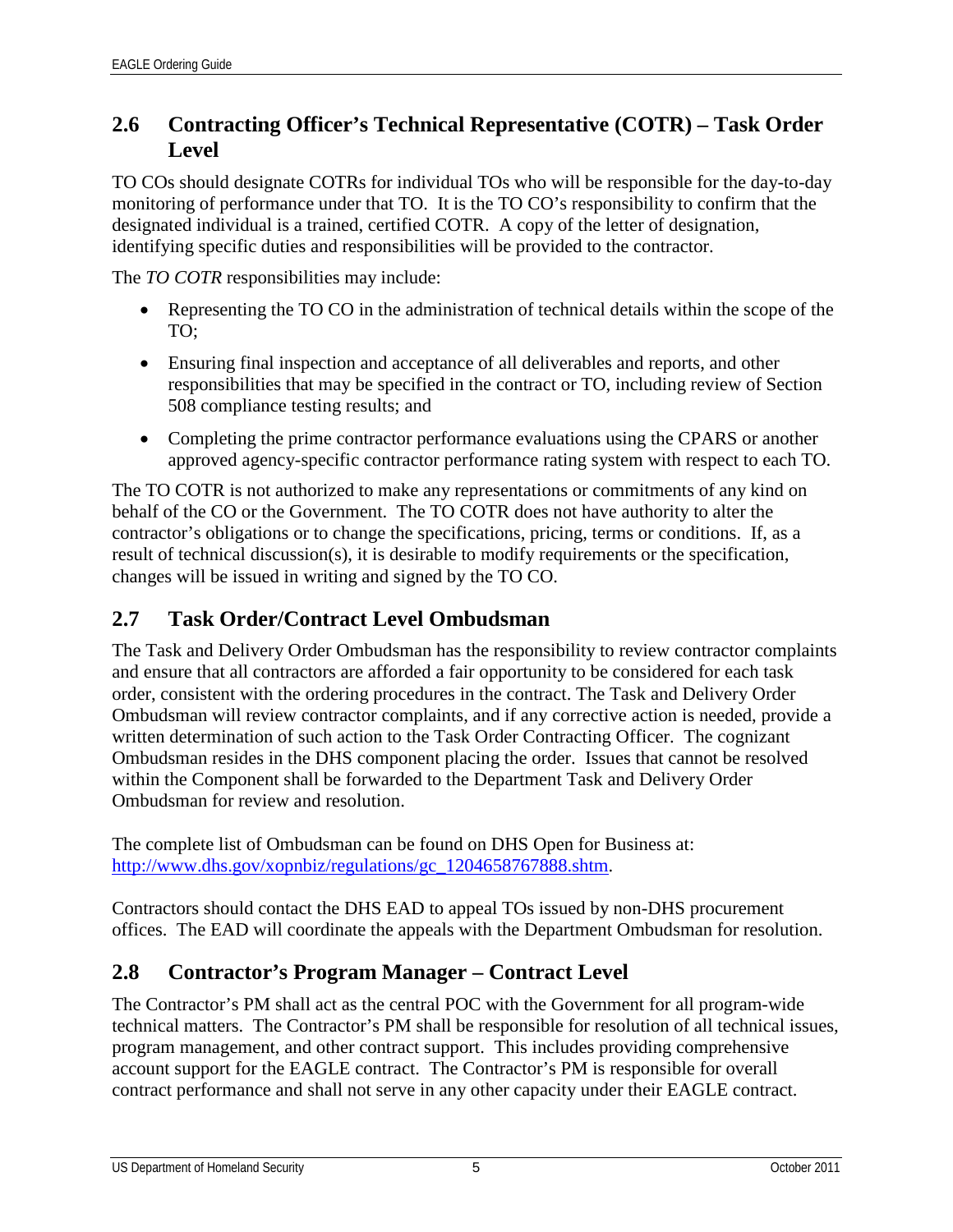# **3. EAGLE Ordering Procedures**

### **3.1 EAGLE Ordering Procedures**

Ordering procedures for EAGLE are intended to ensure that the fair opportunity requirements of FAR 16.505(b) are fully met. The EAGLE IDIQ contracts provide a general contracting framework and a tremendous amount of flexibility for crafting effective task order procurements. A wide variety of innovative contracting strategies and contract pricing types are possible. Orders can make use of streamlined and multi-phase source selections. Requirements can be defined using any manner of work statement, including Statements of Objectives, Statements of Work, and Performance-Based Work Statements. Pricing methodologies can include Cost Reimbursement, Time and Materials (T&M), and Firm Fixed Price (FFP).

This section provides the basic process for awarding a task order and includes references to sample templates intended to assist users in preparing and processing orders. All sample templates can be found at: http://mgmt-ocpo-sp.dhs.gov/sites/epic/opo/Pages/Samples.aspx *[Contract Sample Formats & Other Sample Documents](http://mgmt-ocpo-sp.dhs.gov/sites/epic/opo/Pages/Samples.aspx)*.

 **NOTE:** *The EAGLE contract is "mandatory for consideration" for DHS IT requirements. The requiring activity prepares the explanation if a decision is made not to use EAGLE for DHS IT requirements; the TO CO then forwards the explanation to the EAD at* [DHSESO@HQ.DHS.GOV.](mailto:DHSESO@HQ.DHS.GOV)

#### **3.1.1 Basic Ordering Process**

The basic ordering process for EAGLE is similar to that of any request for the procurement of services. What differs is the need to select a Functional Category, determine if an exception to fair opportunity will apply, and lastly, determine if the order will be set-aside for small business.

The following key steps provide guidance for the ordering process, see Figure 1: EAGLE Task Order Process:

• **STEP 1: Task Order Requirement Package (TORP) Development** - the Requiring Activity prepares the TORP documents and forwards to the TO CO, refer to Section 2.2 and Appendix B.

NOTE: Public Law (PL) 109-295 requires that any (IT) acquisition of \$2.5M and above, be approved by the DHS CIO within the Office of the Chief Information Officer (OCIO). To facilitate the reviews, the OCIO implemented a review process, which must be followed for IT acquisitions; and established an email address for handling communications on the review process to include acquisition request submittals: [DHSCIOITBUY@dhs.gov.](mailto:DHSCIOITBUY@dhs.gov) Approvals must be obtained prior to submission of the TORP to the TO CO. *(Refer to Management Directive 0007.1, Information Technology and Management for additional information.).* 

• **STEP 2: Task Order Solicitation Preparation** - the TO CO reviews the TORP and prepares a Task Order Solicitation to be forwarded to the prime contractors within the designated FC, requesting technical and price/cost proposals.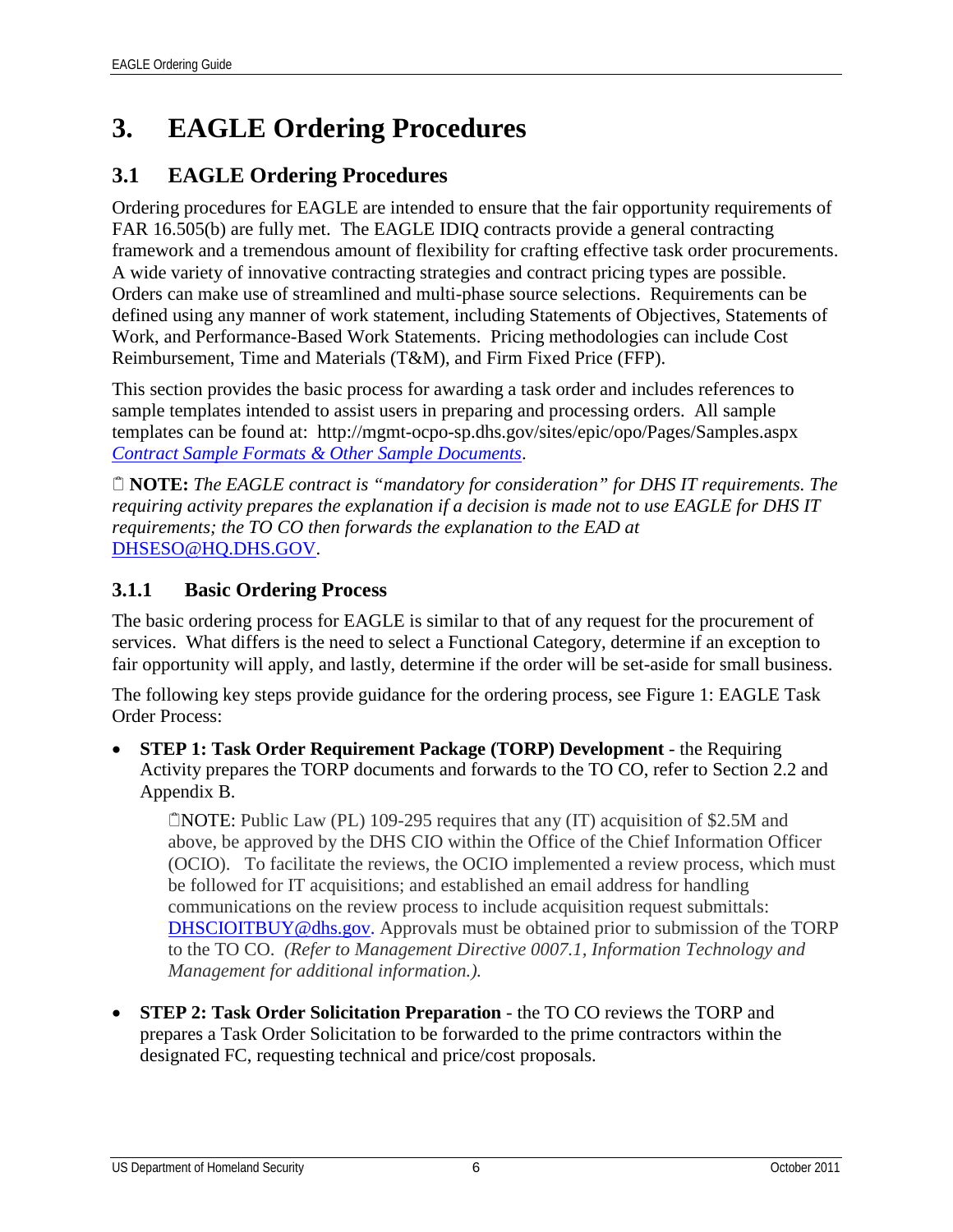The request should typically place a limit of no more than 15 pages on the technical proposal, subject to adjustment at the discretion of the TO CO based on the size, scope and complexity of the TO. A complete cost/price proposal must be submitted, with no page restrictions. The amount of time allowed for a response is typically ten (10) days, which may be adjusted by the TO CO based on the scope/complexity of the requirement and the needs of the customer. The TO CO has broad discretion on the use of source selection techniques, including oral presentations, multi-phase evaluations and methods for communicating with offerors.

- **STEP 2a: Functional Category Determination**  The TO CO will determine the appropriate FC for a TO request. Although an individual TO will be issued for one (1) FC, it may include services covered in one or more other FCs. This determination will be based on the predominant work to be performed under the TO. *(For detailed FC descriptions, refer to Section C.2 of the base contract.)*
- **STEP 2b: Fair Opportunity Determination** If an exception to fair opportunity applies, the TO CO prepares the solicitation on a sole-source basis. See FAR 16.505(b)(2) for the exceptions to Fair Opportunity and the requirements for approval and posting the justifications.

The TO CO along with the Requiring Activity will prepare an explanation for the exception on DHS Form 700-22: Small Business Review Form.

Where the exception is not applicable, and based on Step 2c, the TO CO shall determine whether to issue the solicitation to small business contractors within the appropriate FC or on an unrestricted basis to applicable small and large businesses in the appropriate FC.

• **STEP 2c: Small Business Set-Aside Determination** – the TO CO shall determine to conduct the procurement on either: (1) an unrestricted basis for competition between prime contractors from both the large business pool and the small business pool for the associated FC; or, (2) as a small business set-aside in which competition will be limited to only those prime contractors in the small business pool for the associated FC. Although the TO CO should plan for the receipt of proposals from all eligible contractors within the appropriate FC, utilization of either approach has shown this to be rare.

EAGLE small businesses were required to re-represent their size status prior to exercise of the option period in September 2011. Many of the prime contractors in the Small Business Track are no longer small and have been moved to the Unrestricted Track. Consequently, small business set-asides are no longer available under FC1, FC 2 Tier 1, and FC5. *(See Appendix A for eligible small businesses.)*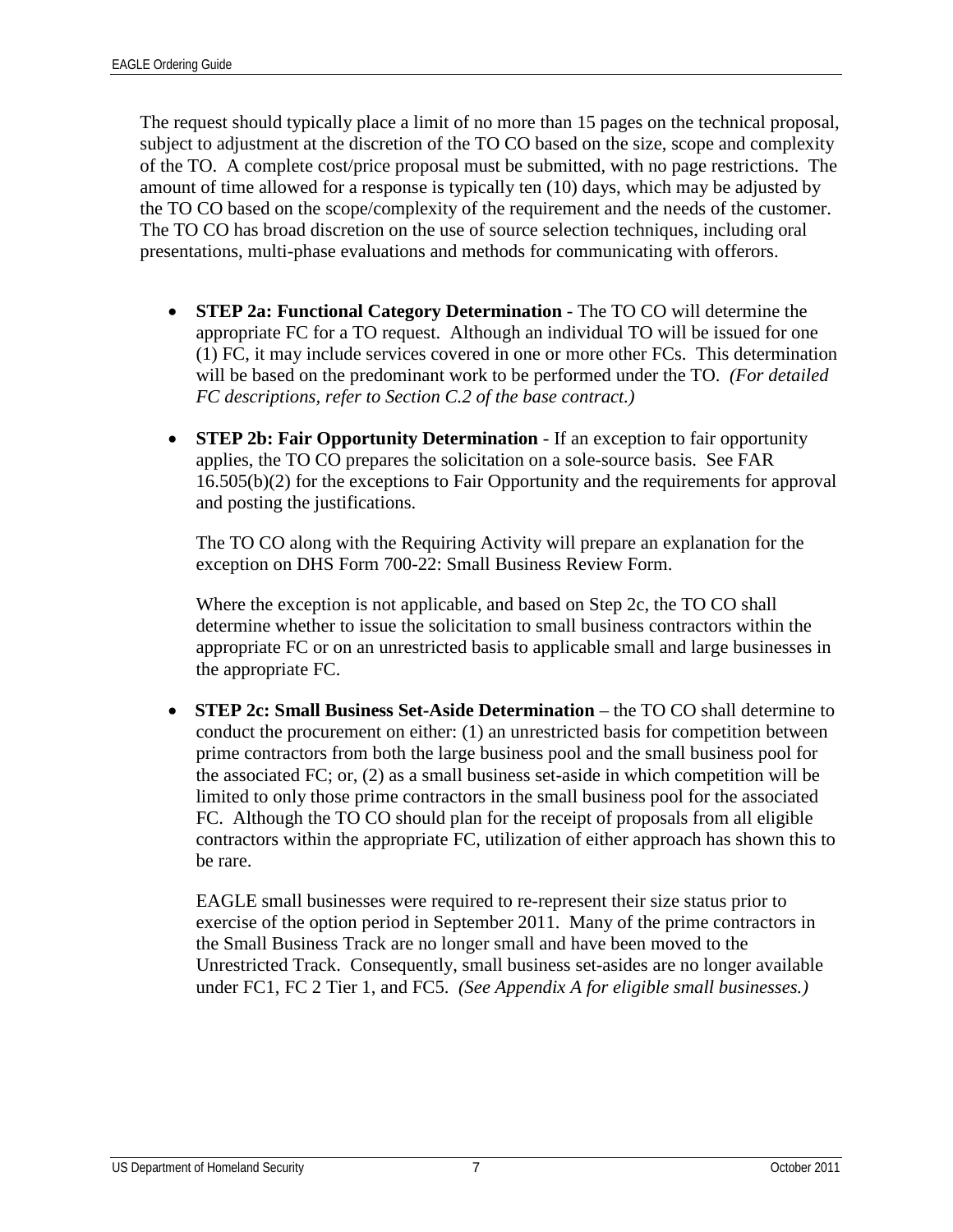NOTE: In the case of small business set-aside TO's, the TO solicitations will notify all prime contractors if a set-aside will be used. If the tasks are set-aside for small business prime contractors and the services fall predominantly within FC2, the TO CO will determine whether the services are classified as IT or telecommunications, and solicit the appropriate tier(s) of small businesses. For instance, IT-related services in FC2, the tier one small businesses will be solicited. Telecommunications related services in FC2, both small business tiers, one and two, will be solicited. Table 1 provides examples of competitive pools for TO placement. **Table 2** depicts the size standards associated with each FC that each small business awardee met at contract award.

In order to ensure that the required percentage of costs under EAGLE small business set-aside TOs is expended by the prime contractor, the prime must demonstrate annually that it has achieved the required percentage to date. The 50% rule applies at the *contract*-level and *not* at the task order level. In accordance with contract provision G.4.3, each EAGLE small business prime contractor is required to report annually that it has performed at least 50% of the total cost of labor on all work performed under set-aside task orders during the 12 month period. Although the 50% rule is not applied to a given task order, a Task Order Contracting Officer can challenge and negotiate if proposed subcontract amounts are considered excessive.

| <b>Level of Competition</b>                                | <b>Business Pool</b>                                                                 |  |  |  |  |  |
|------------------------------------------------------------|--------------------------------------------------------------------------------------|--|--|--|--|--|
| Example 1 – Task Order for Services in FCs other than FC 2 |                                                                                      |  |  |  |  |  |
| <b>Unrestricted Competition</b>                            | Large Business + Small Business Pools                                                |  |  |  |  |  |
| Set-Aside Competition                                      | <b>Small Business Pool Only</b>                                                      |  |  |  |  |  |
| Example 2 - Task Order for IT Services in FC 2             |                                                                                      |  |  |  |  |  |
| <b>Unrestricted Competition</b>                            | Large Business + Small Business Tier 1 + Tier 2<br><b>Small Business Tier 1 Only</b> |  |  |  |  |  |
| Set-Aside Competition                                      |                                                                                      |  |  |  |  |  |
| Example 3 - Task Order for Telecomm Services in FC 2       |                                                                                      |  |  |  |  |  |
| <b>Unrestricted Competition</b>                            | Large Business + Small Business Tier 1 + Tier 2                                      |  |  |  |  |  |
| Set-Aside Competition                                      | Small Business Tier 1 and Tier 2                                                     |  |  |  |  |  |

#### **Table 1. Examples of Competitive Pools for Task Order Placement**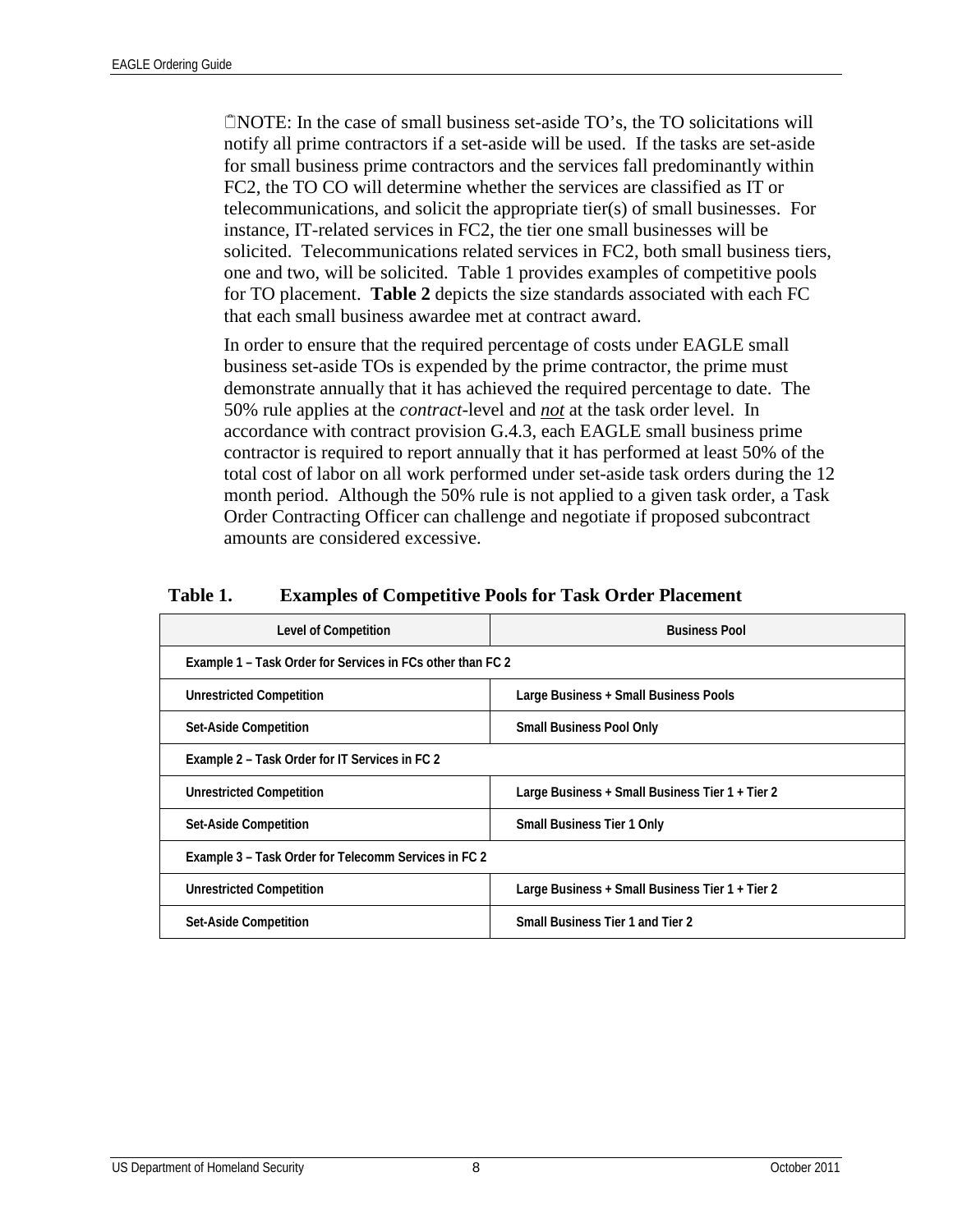| FC. | Description                                                                  | Size Std                          |                |  |
|-----|------------------------------------------------------------------------------|-----------------------------------|----------------|--|
|     | Infrastructure Engineering Design, Development, Implementation & Integration | \$25M                             |                |  |
| 2   |                                                                              | Tier 1 - IT-Related Services      | \$25M          |  |
|     | <b>Operations &amp; Maintenance</b>                                          | Tier 2 - Telecom-Related Services | 1500 employees |  |
| 3   | Independent Test, Validation, Verification, and Evaluation                   | \$25M                             |                |  |
| 4   | Software Development                                                         | \$25M                             |                |  |
| 5   | <b>Management Support Services</b>                                           | \$7M                              |                |  |

**Table 2. Size Standards for Awardees in the Small Business Pool**

- **STEP 3: ISSUANCE OF THE SOLICITATION** the TO CO issues the solicitation to EAGLE contractors in the appropriate FC.
- **STEP 4: PROPOSAL EVALUATION** the TO CO receives and evaluates proposals in accordance with the TORP Evaluation Plan. Technical and cost/price evaluations are conducted by the Government evaluation teams designated according to the written evaluation plan. Negotiations may take place, if needed.

NOTE: Task Order Unique Labor Categories: Task order unique labor categories are those categories not currently listed in the EAGLE contracts, but may be required to perform certain task orders within the scope of EAGLE. These additional labor categories and rates shall be approved by the EAGLE Contract Level CO *prior* to award of the task order, or task order modification. A recommendation by the TO CO shall be made to the EAGLE Contract-level CO after proposal evaluations have been concluded.

The TO CO will forward the following to the EAGLE CO at [DHSEAGLEADMIN@HQ.DHS.GOV:](mailto:DHSEAGLEADMIN@HQ.DHS.GOV)

- (1) A justification for the unique labor category;
- (2) a complete labor category description; and
- (3) a rate price reasonableness analysis.

The additional labor category and rate, if approved by the Contract Level CO, shall apply to that specific task order only.

- **STEP 5: TASK ORDER AWARD** the TO CO awards the task order to the successful offeror (contractor).
- **STEP 6: NOTIFICATION TO UNSUCCESSFUL OFFEROR(S)** the TO CO issues non-select notifications to the unsuccessful offeror(s). If requested by the offeror, the TO CO should provide explanation for the non-selection.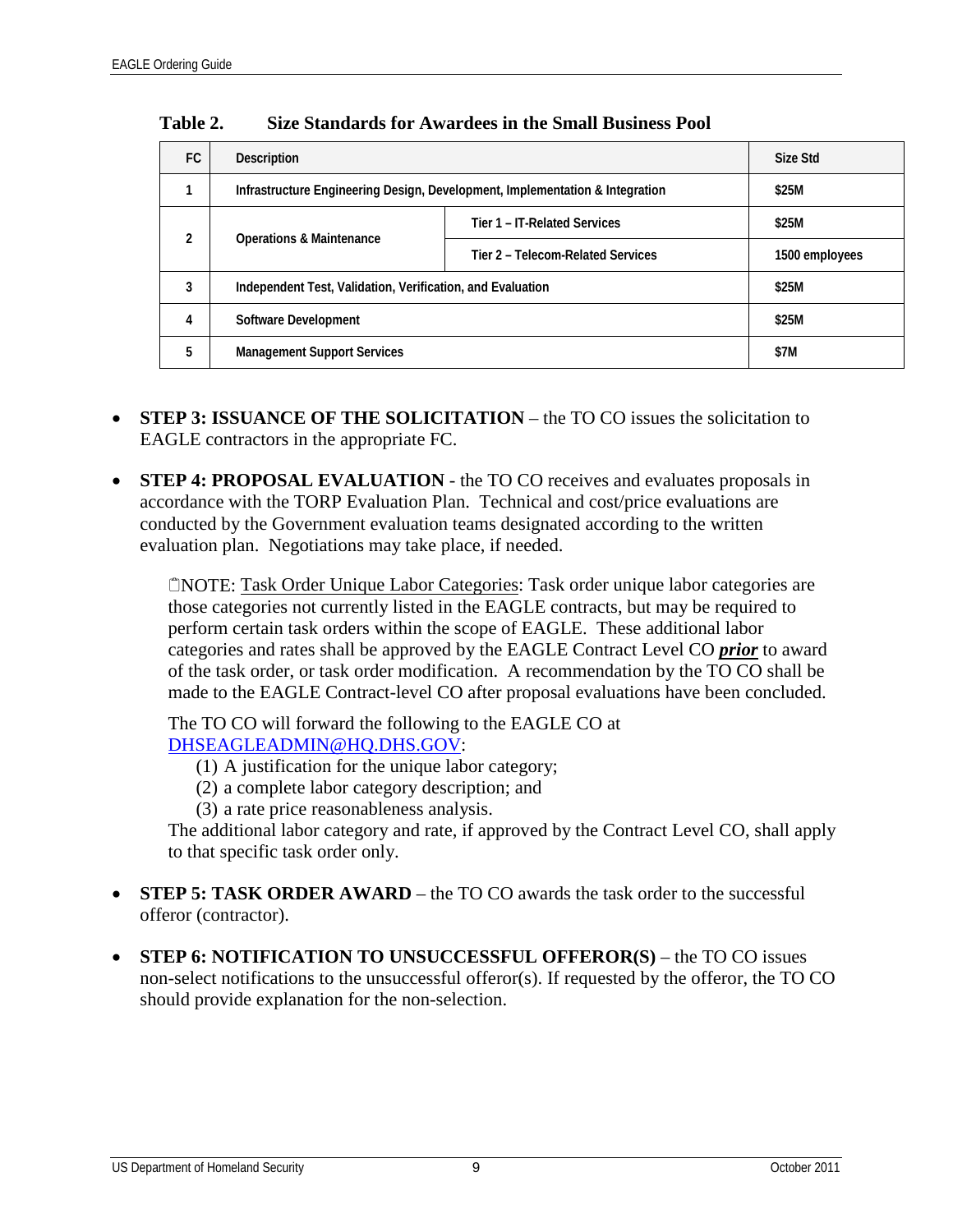#### **EAGLE Task Order Process in Accordance with FAR Part 16.505**

The Requiring Activity determines a need for IT Services and conducts the appropriate acquisition planning

**STEP 1:** The Requiring Activity prepares the Task Order Request Package (TORP) and forwards it to the TO CO who will prepare a Task Order proposal request to be issued to the EAGLE Contractors.

**STEP 2:** TASK ORDER SOLICITATION Preparation **-** The TO CO prepares the Task Order proposal request to be issued to the EAGLE Contractors.





**STEP 6:** NOTIFICATION TO UNSUCCESSFUL OFFEROR(S) - The TO CO issues notification to unsuccessful offeror(s). If requested by the offerors, the TO CO should discuss the reason for non-selection.

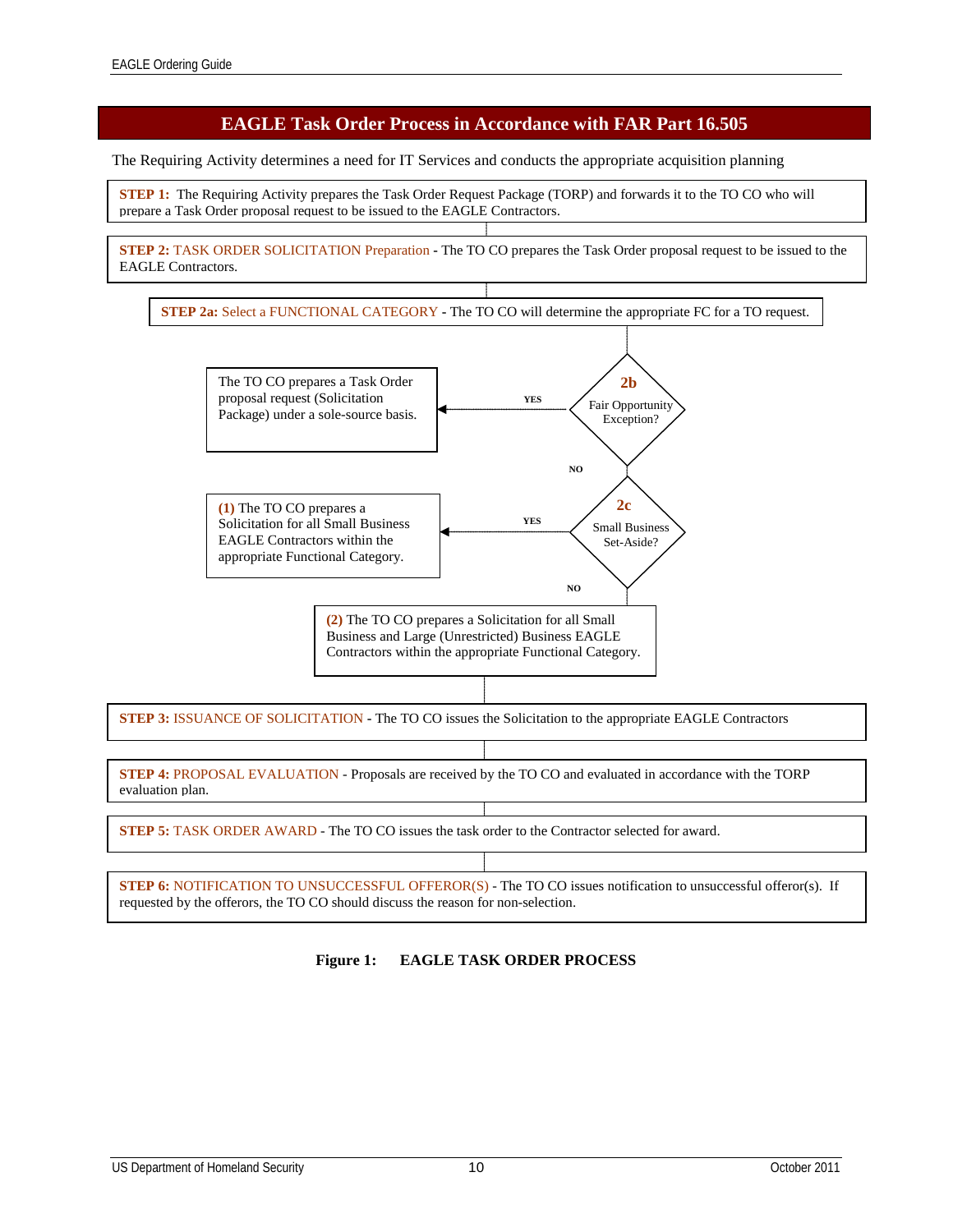## **3.2 Debriefings**

TO COs are highly encouraged to provide debriefings on all task order procurements. Unsuccessful offerors may request a debriefing by contacting the TO CO. Guidelines for debriefings are available in FAR 15.506.

#### **3.3 EAD Assistance**

Upon request of the Requiring Activity or the TO CO, the EAD is available to offer guidance in the following areas:

- Applicability of the SOW/PWS/SOO in accordance with contract scope;
- Adequacy of the evaluation factors;
- Appropriateness of the selected task order type; and
- Adequacy of the rationale used for the exception to the requirements for fair opportunity to be considered.

### **3.4 Where to Locate More EAGLE Contract Information**

Questions regarding these guidelines and procedures, or of a technical nature, should be directed to the Enterprise Acquisitions Division in the DHS Office of Procurement Operations (OPO) using the contact information listed below.

#### **Office of Procurement Operations:**

Enterprise Acquisitions Division *Brenda Musgrove,* EAGLE Contracting Officer (202) 447-0190 *Winny Parks,* EAGLE Program Manager (202) 447-5837 MGMT/OPO/Mailstop 0115 Department of Homeland Security 245 Murray Lane, SW Washington, DC 20528-0115

**For EAGLE Contract Questions:**

[DHSEAGLEADMIN@hq.dhs.gov](mailto:DHSEAGLEADMIN@hq.dhs.gov)

#### **For EAGLE Program Questions:**

DHSESO@hq.dhs.gov

#### **EAGLE Website:**

We encourage you to visit the EAGLE Website for further information regarding EAGLE Contract Opportunities at: [http://www.dhs.gov/xopnbiz/opportunities/editorial\\_0700.shtm](http://www.dhs.gov/xopnbiz/opportunities/editorial_0700.shtm)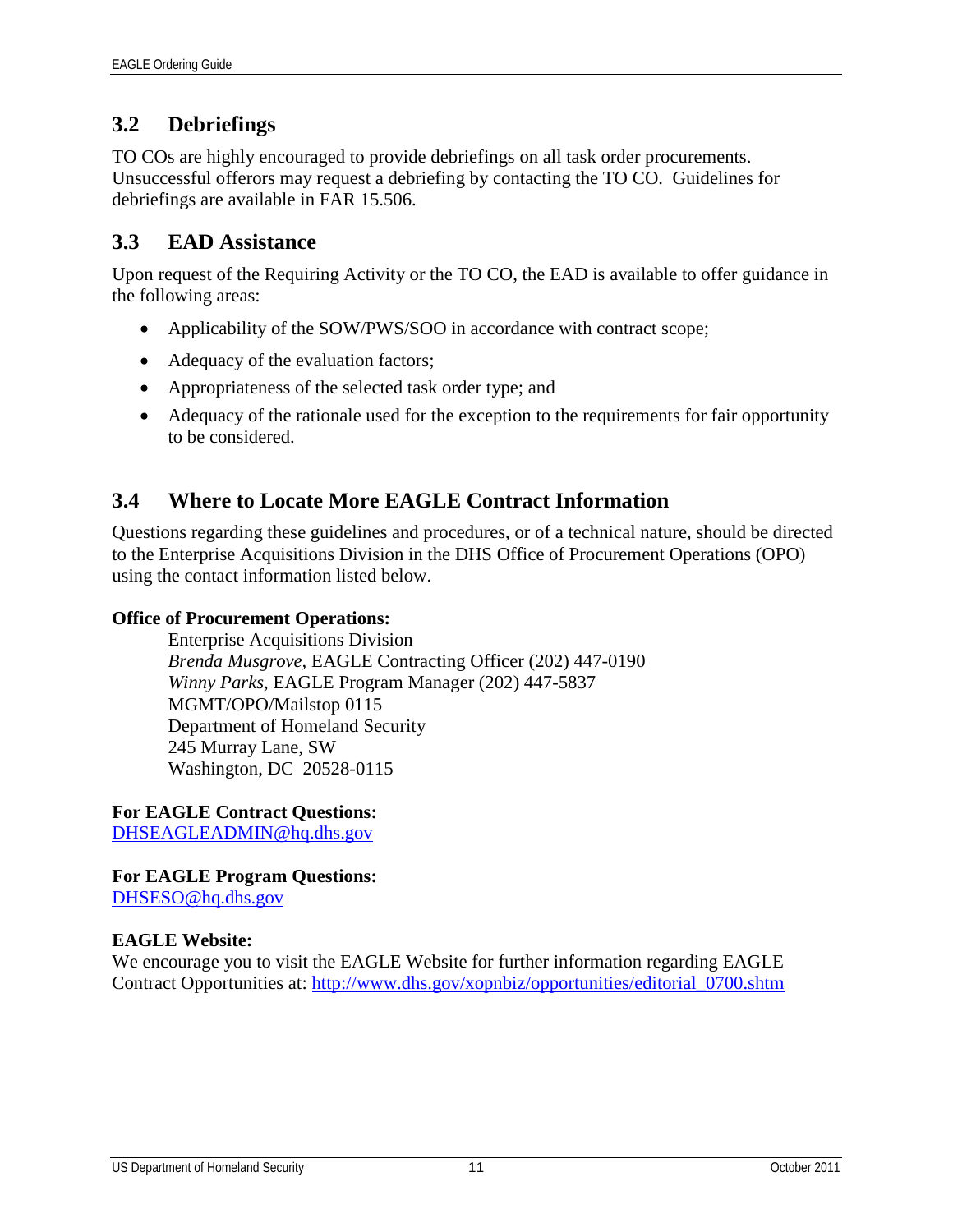# **Appendix A. EAGLE Contractor List**

| <b>EAGLE Contract Awardees</b>                        |              | <b>Contract Number</b> | <b>Functional</b><br>Category 1 | <b>Functional</b><br>Category 2 | <b>Functional</b><br>Category 3 | <b>Functional</b><br>Category 4 | <b>Functional</b><br>Category 5 |
|-------------------------------------------------------|--------------|------------------------|---------------------------------|---------------------------------|---------------------------------|---------------------------------|---------------------------------|
| <b>Abacus Technology Corporation</b>                  | S            | HSHQDC-06-D-00068      |                                 | $\bullet$ - Tier 2              |                                 |                                 |                                 |
| <b>Accenture</b> , LLP                                | U            | HSHQDC-06-D-00029      |                                 |                                 |                                 | $\bullet$                       | $\bullet$                       |
| Access Systems, Inc.                                  | S            | HSHQDC-06-D-00067      |                                 |                                 | $\bullet$                       | $\bullet$                       |                                 |
| Aerient, LLC*                                         | U            | HSHQDC-06-D-00063      |                                 | $\bullet$ - Tier 1              |                                 |                                 |                                 |
| <b>Analytical Services and Materials, Inc.</b>        | S            | HSHQDC-06-D-00043      |                                 | $\bullet$ - Tier 1              |                                 |                                 |                                 |
| <b>Apptis</b>                                         | U            | HSHQDC-06-D-00049      |                                 |                                 |                                 |                                 | $\bullet$                       |
| <b>AT&amp;T Government Solutions, NIS</b>             | U            | HSHQDC-06-D-00040      | $\bullet$                       |                                 |                                 |                                 |                                 |
| Avaya Government Solutions, Inc.                      | U            | HSHQDC-06-D-00034      |                                 |                                 |                                 |                                 |                                 |
| <b>BAE Systems IT Solutions, LLC</b>                  | $\mathbf U$  | HSHQDC-06-D-00028      |                                 |                                 |                                 | $\bullet$                       | $\bullet$                       |
| <b>Booz Allen Hamilton</b>                            | U            | HSHQDC-06-D-00031      |                                 |                                 |                                 | $\bullet$                       |                                 |
| Burke Consortium, Inc.                                | S            | HSHQDC-06-D-00065      |                                 |                                 | $\bullet$                       |                                 |                                 |
| CACI, Inc. - Federal                                  | U            | HSHQDC-06-D-00020      |                                 |                                 |                                 |                                 |                                 |
| CACI Technology Insights, Inc. *                      | U            | HSHODC-06-D-00050      |                                 | $\bullet$ - Tier 2              |                                 |                                 |                                 |
| CapRock Government Solutions <sup>*</sup>             | U            | HSHQDC-06-D-00057      |                                 | $\bullet$ - Tier 2              |                                 |                                 |                                 |
| <b>Catapult Technology Limited</b>                    | S            | HSHODC-06-D-00053      |                                 | $\bullet$ - Tier 2              |                                 |                                 |                                 |
| CCSi - Creative Computing Solutions, Inc.*            | U            | HSHQDC-06-D-00044      |                                 |                                 |                                 |                                 | ٠                               |
| <b>CSC</b> - Computer Sciences Corporation            | $\mathbf{U}$ | HSHQDC-06-D-00021      | $\bullet$                       | $\bullet$                       |                                 | $\bullet$                       |                                 |
| Dell Services Federal Government, Inc.                | $\mathbf{U}$ | HSHQDC-06-D-00037      |                                 |                                 |                                 | $\bullet$                       |                                 |
| Dell Services Federal Government, Inc.                | U            | HSHQDC-06-D-00027      | $\bullet$                       |                                 |                                 | $\bullet$                       |                                 |
| Dell Services Federal Government, Inc. <sup>*</sup>   | U            | HSHQDC-06-D-00054      |                                 | $\bullet$ - Tier 2              |                                 |                                 |                                 |
| Deloitte                                              | $\mathbf U$  | HSHQDC-06-D-00041      |                                 |                                 | $\bullet$                       |                                 |                                 |
| Digital Solutions, Inc. *                             | U            | HSHQDC-06-D-00042      |                                 |                                 |                                 | $\bullet$                       |                                 |
| <b>Dynamics Research Corporation</b>                  | U            | HSHQDC-06-D-00033      |                                 |                                 |                                 |                                 | ٠                               |
| <b>EAGLE Enterprise JV, LLC*</b>                      | U            | HSHQDC-06-D-00058      | $\bullet$                       |                                 |                                 |                                 |                                 |
| Electronic Consulting Services, Inc.                  | U            | HSHQDC-06-D-00061      | $\bullet$                       |                                 |                                 |                                 |                                 |
| <b>EES</b> - Energy Enterprise Solutions <sup>*</sup> | U            | HSHQDC-06-D-00062      | $\bullet$                       | $\bullet$ - Tier 1              |                                 | $\bullet$                       |                                 |
| G&B Solutions, Inc. *                                 | $\mathbf U$  | HSHQDC-06-D-00052      | $\bullet$                       |                                 |                                 |                                 |                                 |
| General Dynamics One Source, LLC                      | U            | HSHQDC-06-D-00024      | $\bullet$                       | $\bullet$                       |                                 | $\bullet$                       | ٠                               |
| <b>HP Enterprise Services</b> , Inc                   | $\mathbf{U}$ | HSHQDC-06-D-00032      | $\bullet$                       | $\bullet$                       |                                 | $\bullet$                       |                                 |
| <b>IBM</b> - International Business Machines Corp     | U            | HSHODC-06-D-00019      |                                 |                                 |                                 | $\bullet$                       | $\bullet$                       |
| Kadix Systems, LLC <sup>*</sup>                       | U            | HSHQDC-06-D-00047      |                                 |                                 | $\bullet$                       |                                 | ٠                               |
| Keane Federal Systems, Inc.                           | U            | HSHODC-06-D-00025      |                                 |                                 | $\bullet$                       |                                 |                                 |
| <b>Kforce Gov Solutions (Pinkerton Comp Cons)</b>     | U            | HSHQDC-06-D-00036      |                                 |                                 |                                 |                                 | $\bullet$                       |
| Lockheed Martin Integrated Sys & Solutions            | $\mathbf{U}$ | HSHQDC-06-D-00018      | $\bullet$                       |                                 |                                 | $\bullet$                       |                                 |
| Lockheed Martin Services, Inc.                        | U            | HSHODC-06-D-00017      |                                 | $\bullet$                       |                                 |                                 |                                 |
| ManTech MBI, Inc (McDonald Bradley, Inc.)             | U            | HSHQDC-06-D-00039      |                                 |                                 | $\bullet$                       |                                 |                                 |

#### **U = Unrestricted Competition**

**S = Small Business Set-Aside Competition**

**\*= Recertified as Other Than Small**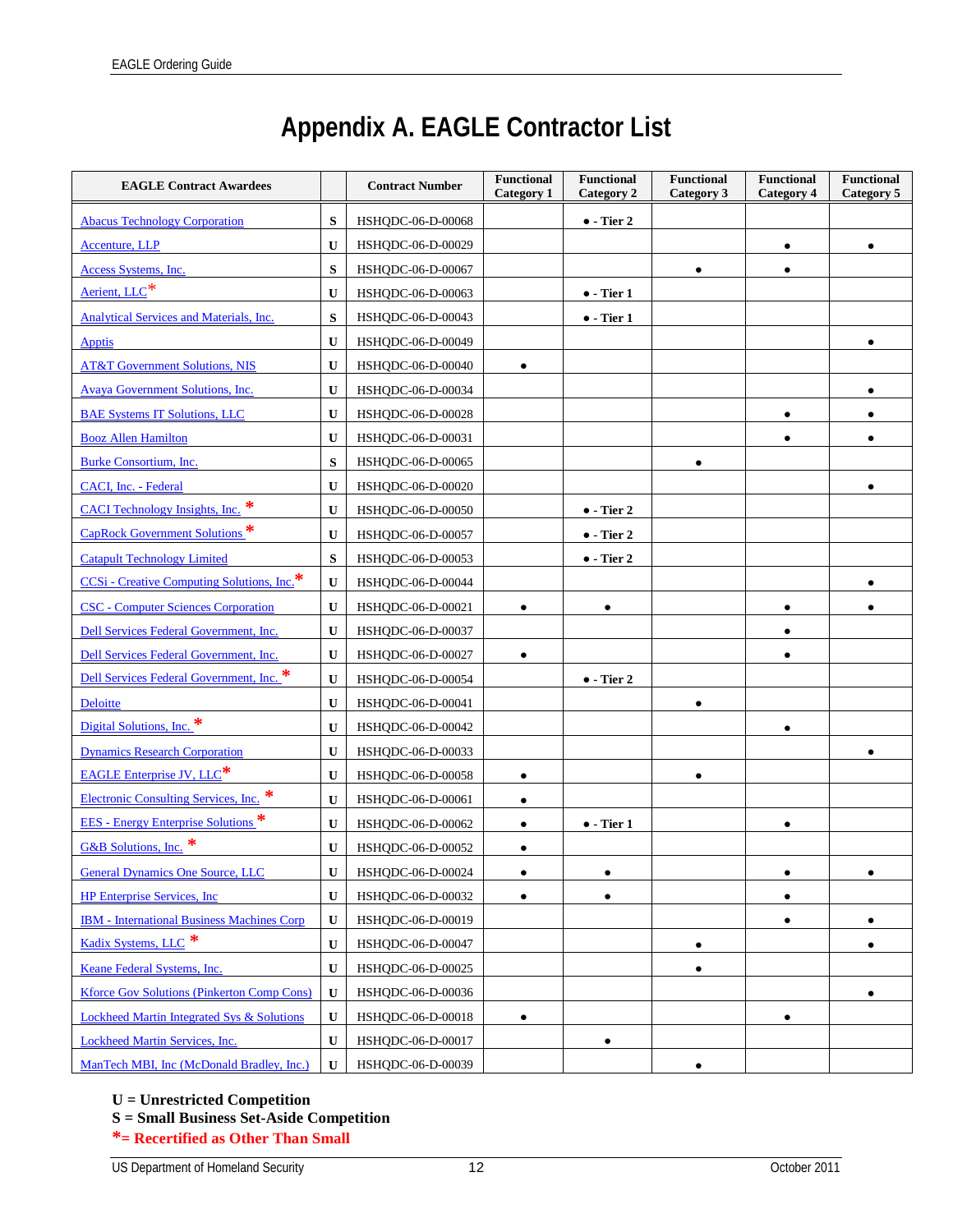| <b>EAGLE Contract Awardees</b>                       |              | <b>Contract Number</b> | <b>Functional</b><br><b>Category 1</b> | <b>Functional</b><br><b>Category 2</b> | <b>Functional</b><br>Category 3 | <b>Functional</b><br>Category 4 | <b>Functional</b><br>Category 5 |
|------------------------------------------------------|--------------|------------------------|----------------------------------------|----------------------------------------|---------------------------------|---------------------------------|---------------------------------|
| McNeil Technologies <sup>*</sup>                     | U            | HSHQDC-06-D-00059      |                                        | $\bullet$ - Tier 2                     |                                 |                                 |                                 |
| Metters Industries, Inc.                             | S            | HSHQDC-06-D-00066      |                                        |                                        |                                 | $\bullet$                       |                                 |
| MultimaxArray *                                      | U            | HSHQDC-06-D-00055      | $\bullet$                              |                                        |                                 |                                 |                                 |
| <b>Northrop Grumman Information Technology</b>       | U            | HSHQDC-06-D-00022      |                                        |                                        |                                 |                                 |                                 |
| <b>OST</b> - Optimal Solutions & Technologies        | S            | HSHQDC-06-D-00064      |                                        |                                        |                                 |                                 |                                 |
| Pragmatics, Inc.                                     | $\mathbf{U}$ | HSHQDC-06-D-00035      |                                        |                                        |                                 |                                 |                                 |
| Pragmatics, Inc.                                     | S            | HSHQDC-06-D-00060      |                                        | $\bullet$ - Tier 2                     |                                 |                                 |                                 |
| QinetiQ North America <sup>*</sup>                   | U            | HSHQDC-06-D-00046      |                                        | $\bullet$ - Tier 1                     |                                 |                                 |                                 |
| <b>Raytheon Company</b>                              | $\mathbf{U}$ | HSHQDC-06-D-00030      |                                        |                                        |                                 |                                 |                                 |
| <b>SAIC-Science Applications International</b>       | $\mathbf{U}$ | HSHQDC-06-D-00026      |                                        |                                        |                                 |                                 |                                 |
| SCI Consulting, Inc.                                 | U            | HSHODC-06-D-00056      |                                        | $\bullet$ - Tier 1                     |                                 |                                 |                                 |
| SRA Int,- Sys Research & Application Corp.           | $\mathbf{U}$ | HSHODC-06-D-00038      |                                        |                                        |                                 |                                 |                                 |
| STG, Inc.                                            | S            | HSHQDC-06-D-00051      |                                        | $\bullet$ - Tier 2                     |                                 |                                 |                                 |
| The Centech Group, Inc.                              | S            | HSHQDC-06-D-00069      |                                        | $\bullet$ - Tier 2                     |                                 |                                 |                                 |
| TWD & Associates, Inc.                               | S            | HSHQDC-06-D-00048      |                                        | $\bullet$ - Tier 2                     |                                 |                                 |                                 |
| <b>Unisys Corporation</b>                            | U            | HSHQDC-06-D-00023      |                                        |                                        |                                 |                                 |                                 |
| Visionary Integration Professionals LLC <sup>*</sup> | U            | HSHQDC-06-D-00045      |                                        | $\bullet$ - Tier 1                     |                                 |                                 |                                 |

- **U = Unrestricted Competition**
- **S = Small Business Set-Aside Competition**
- **\*= Recertified as Other Than Small**

#### **Functional Category Legend:**

- 1 Infrastructure Engineering
- 2 Operations & Maintenance
	- Tier 1: Information Technology
		- Tier 2: Telecommunications
- 3 Independent Test, Validation & Verification
- 4 Software Design
- 5 Program Management Support

#### **EAGLE Contractor Company Name Changes:**

| <b>New Name</b>                        | <b>Former Name</b>                 |
|----------------------------------------|------------------------------------|
| QinetiQ North America                  | 3H Technology                      |
| <b>CapRock Government Solutions</b>    | <b>Arrowhead Global Solutions</b>  |
| Apptis                                 | <b>Base One Technology</b>         |
| Deloitte                               | Bearing Point Inc.                 |
| <b>HP</b> Enterprise Services          | Electronic Data Systems (EDS)      |
| <b>Avaya Government Solutions</b>      | <b>Nortel Government Solutions</b> |
| Dell Services Federal Government, Inc. | Perot Systems/QSS Group            |
| McNeil Technologies                    | Trawick & Associates               |